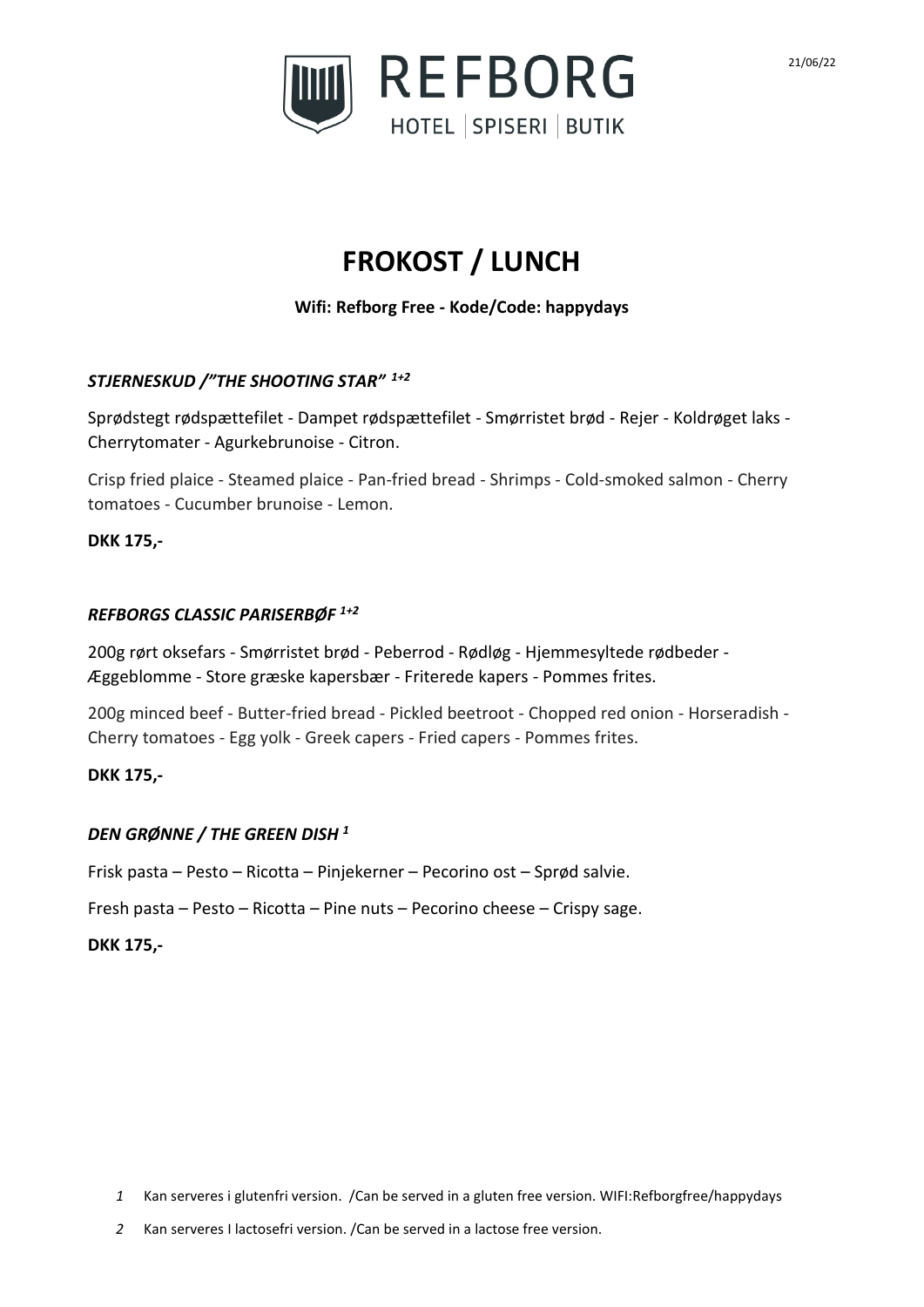

## **DESSERT**

## *OST/CHEESE <sup>1</sup>*

UNIKA oste med hjemmelavet garniture og knækbrød.

UNIKA cheese with homemade garnish and crispbread.

**DKK 110,-**

*DAGENS SØDE / SWEET OF THE DAY*

**DKK 75,-**

Spørg betjeningen/ Ask the waiter.

## *SUMMERBIRD PETIT FOURS <sup>1</sup>* Økologisk/Organic

Chokolade petit fours fra SUMMERBIRD. (Vi synes det er den bedste chokolade i Danmark) Chocolate petit fours from SUMMERBIRD (We think it is the best chocolate in Denmark). **DKK 48,-**

## *SUMMERBIRD CREAM PUFFS <sup>1</sup>*

Summerbird flødeboller. Vælg mellem 1 stor eller 2 små.

Summerbird cream puffs. Choose between 1 big or 2 small.

#### **DKK 38,-**

- *1* Kan serveres i glutenfri version. /Can be served in a gluten free version. WIFI:Refborgfree/happydays
- *2* Kan serveres I lactosefri version. /Can be served in a lactose free version.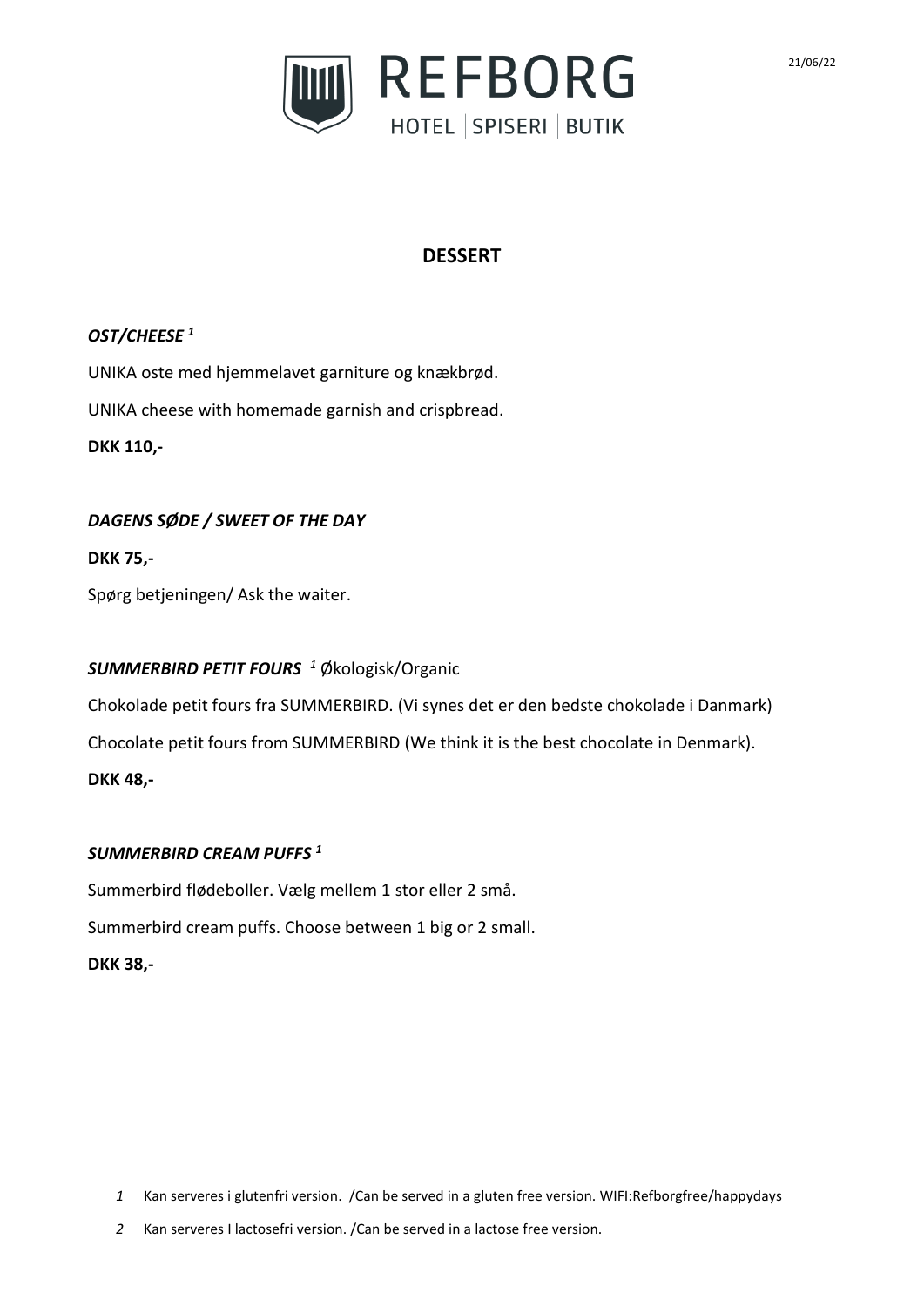

# **KAFFE / COFFEE**

| Kaffe / Coffee (Arabica from Peru and Honduras, organic & Fairtrade). | $35,-$ |
|-----------------------------------------------------------------------|--------|
| Espresso.                                                             | $30 -$ |
| Espresso, double.                                                     | $35,-$ |
| Café Americano (Double espresso and hot water).                       | $35,-$ |
| Cortado (Espresso and steamed milk).                                  | $35,-$ |
| Espresso Macchiato (Espresso and steamed/foamed milk).                | $35,-$ |
| Café Latte (Espresso and steamed milk).                               | $48,-$ |
| Cappucino (Double espresso and foamed milk).                          | $45,-$ |
| DeCaf, organic.                                                       | $35,-$ |
| Te / Tea (Choose among a variety of organic tea).                     | $35,-$ |
| Varm chokolade/ Hot chocolate.                                        | $58,-$ |
|                                                                       |        |

Irish Coffee (Coffee, 3 cl Irish Whiskey, brown sugar, cream). 95,-

*1* Kan serveres i glutenfri version. /Can be served in a gluten free version. WIFI:Refborgfree/happydays

*<sup>2</sup>* Kan serveres I lactosefri version. /Can be served in a lactose free version.